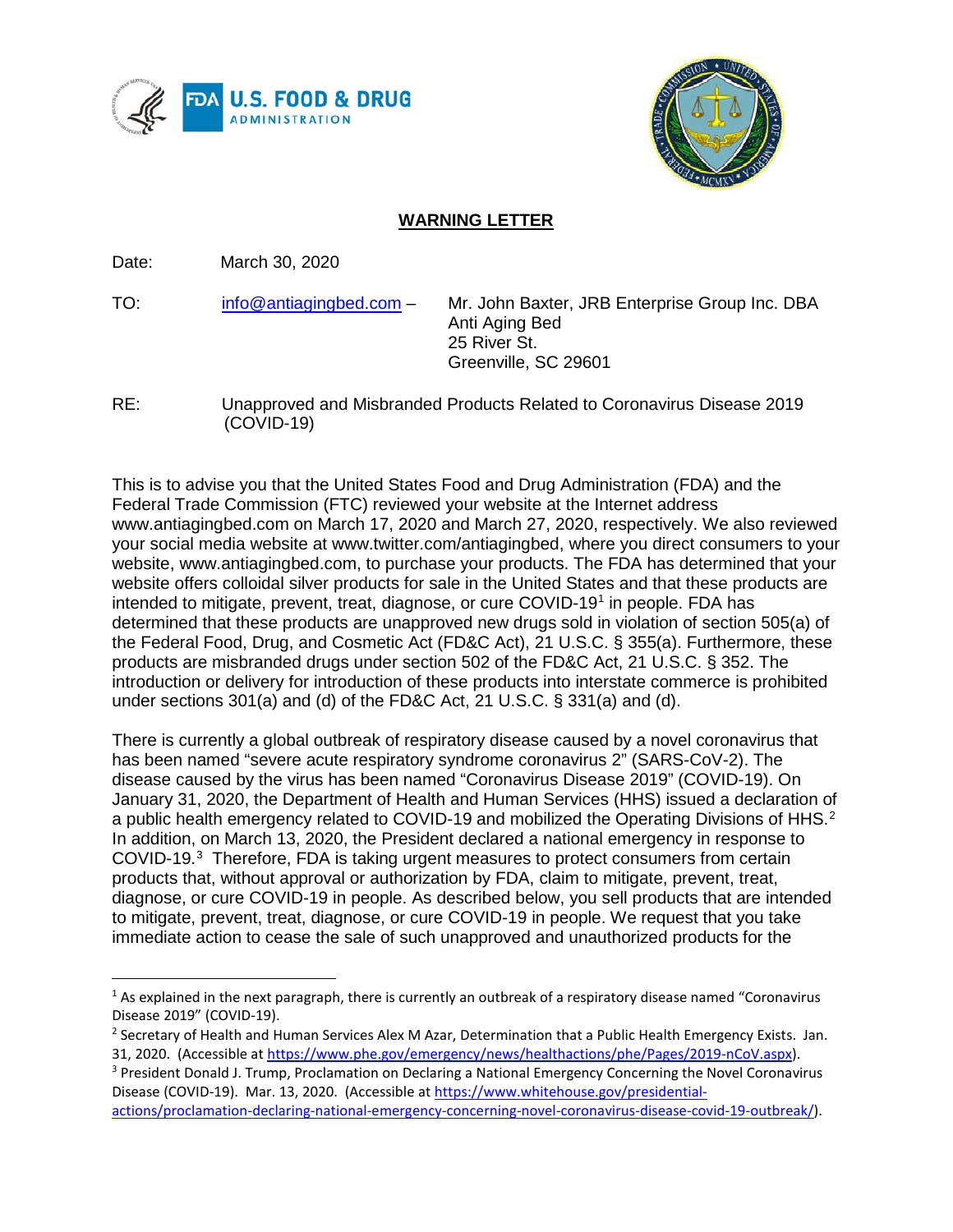mitigation, prevention, treatment, diagnosis, or cure of COVID-19.

Some examples of the claims on your websites that establish the intended use of your colloidal silver products and misleadingly represent them as safe and/or effective for the treatment or prevention of COVID-19 include:

- "CoronaVirus Pandemic History 100 Years in the Making . . . Colloidal silver is an excellent natural remedy for a variety of lung problems including bronchitis, lung infections, and COPD. While colloidal silver can be used orally to treat some lung problems, delivering the colloidal silver directly to the lungs is the optimum way to treat most lung issues. . . . Colloidal Silver in a Nebulizer, the type that is commonly prescribed by medical professionals for asthmatics and those with chronic lung problems, as a medium to deliver colloidal silver to the lungs, provides a real prevention regimen for a number of maladies – including the Corona Virus known as COVID19." [from your website [www.antiagingbed.com\]](http://www.antiagingbed.com/)
- "Colloidal Silver CoronaVirus Convenience Package . . . PLUS the A2B reusable nebulizer to get the powerful anti viral solution into the lungs, throat, and sinuses!" [from your website [www.antiagingbed.com\]](http://www.antiagingbed.com/)
- "Utilize colloidal silver with a nebulizer to get the silver solution into your lungs, throat and sinus immediately during the times of Coronavirus outbreak!" [from your website [www.antiagingbed.com\]](http://www.antiagingbed.com/)
- "CoronaVirus Pandemic . . . #coronavirus #flu #treatement[*sic*] #prevention #silver . . . antiagingbed.com" [from a March 7, 2020 post on your Social Media website [www.twitter.com/antiagingbed\]](http://www.twitter.com/antiagingbed)
- "CoronaVirus Protection & Prevention Care Package . . . Colloidal Silver Coronavirus Convenience Package" [from a March 2, 2020 post on your Social Media website [www.twitter.com/antiagingbed\]](http://www.twitter.com/antiagingbed)

You should take immediate action to correct the violations cited in this letter. The violations cited in this letter are not meant to be an all-inclusive list of violations that exist in connection with your products or operations. It is your responsibility to ensure that the products you sell are in compliance with the FD&C Act and FDA's implementing regulations. We advise you to review your websites, product labels, and other labeling and promotional materials to ensure that you are not misleadingly representing your products as safe and effective for a COVID-19 related use for which they have not been approved by FDA and that you do not make claims that misbrand the products in violation of the FD&C Act. **Within 48 hours, please send an email to [COVID-19-Task-Force-CDER@fda.hhs.gov](mailto:COVID-19-Task-Force-CDER@fda.hhs.gov)** describing the specific steps you have taken to correct these violations. Include an explanation of each step being taken to prevent the recurrence of violations, as well as copies of related documentation. Failure to immediately correct the violations cited in this letter may result in legal action, including, without limitation, seizure and injunction.

FDA is advising consumers not to purchase or use certain products that have not been approved, cleared, or authorized by FDA and that are being misleadingly represented as safe and/or effective for the treatment or prevention of COVID-19. Your firm will be added to a published list on FDA's website of firms and websites that have received warning letters from